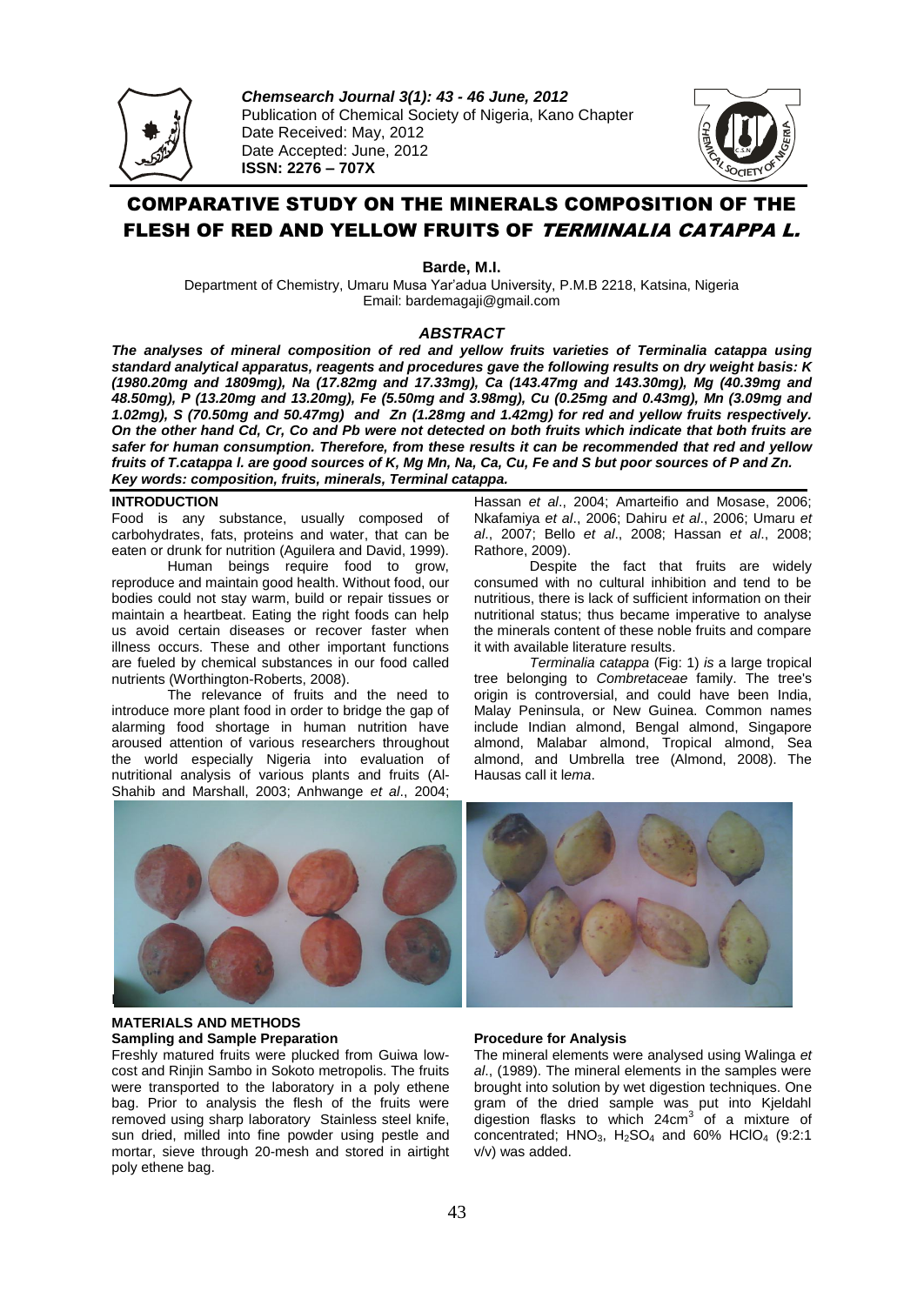# **Chemsearch Journal 3(1): 43 - 46 Barde** *Barde**Barde* **<b>Barde Barde Barde Barde**

The mixture was then allowed to stand overnight to prevent excessive foaming. The flask was put on a heating block and digested to clear solution cooled and the content filtered into  $50 \text{cm}^3$  volumetric flasks through No1 Whatman filter paper. 5cm<sup>3</sup> of lanthanum chloride heptahydrate (LaCl<sub>3</sub>.7H<sub>2</sub>O) was then added as releasing agent to overcome phosphate interference. The flask was then made-up to the volume with distilled water. Blank was prepared in similar manner without samples being added. Furthermore AAS and AES were used for the quantification of elements present through standard analytical procedures.

#### **Statistical analysis**

All analyses were carried out in triplicate and result expressed as mean  $+$  standard deviation, paired t-test was used for mean separation at p< 0.05 confidence.

#### **RESULTS AND DISCUSSION**

Results of the various analyses were as presented in Table 1, from which the following observations were drawn:

The calcium concentrations are 143.47 and 143.30mg/100g of red and yellow fruits respectively. The values are lower compared to the values reported by Nwosu *et al*., (2008) using similar fruits. The values are also low compared to grape fruit pulp (722mg/100g), grape fruit peel(1165mg/100g), guava(1456mg/100g) and pawpaw (2964mg/100g) while lower calcium level of 16mg/100g, 88mg/100g, 93mg/100g of banana, apple and sweet orange (Olaofe and Akogun 1990; Onibun *et al*., 2007). Calcium help in regulation of nerve impulses transmittance, muscle contractions and help in bone formation (Bello *et al*., 2008). In comparison with recommended dietary allowance (RDA) for adult (NRC, 1989), l00g each of red and yellow fruits could provide the daily body calcium requirement of 11.96 and 11.94% respectively. This shows that these fruit parts could be a better supplement than other calcium sources even better compared to some conventional fruits.

The phosphorus concentration for both fruits is 13.2mg/100g; which is lower when compared with other values reported by Amarteifio and Mosase (2006) for banana (40mg/100g), sweet orange (23mg/100g) and ripe pawpaw (74mg/100g). This is an indication that; the fruits are not good sources of phosphorus particularly when compared to its RDA value (800mg/day).

Magnesium content of red and yellow *T. catappa L.* is 40.39 and 48.50mg/100g respectively. Comparatively, the values obtained are much lower than those reported by Nwosu *et al*. (2008) using similar fruit, also other fruits reported lower values of 2.56mg/100g, 400mg/100g, 7mg/100g and 10mg/100g for monkey guava, sugar apple, grape and orange respectively (Hassan *et al*., 2004; Amarteifio and Mosase, 2006; Hassan *et al*., 2008). Since the magnesium RDA is 350mg (NRC, 1989) so l00g of red and yellow fruits could provide the daily body magnesium requirement of 11.54 and 13.86% respectively.

The sodium content of red and yellow fruits is 17.82 and 17.33mg/100g respectively. The results compare favourably to other conventional fruits; like 13mg/100g and 21.7mg/100g for marula and monkey orange respectively while lower values of 1mg/100g, 3mg/100g and 2.08mg/100g for banana, orange and monkey guava respectively (Kirk and Sawyer, 1991; Hassan *et al*., 2004). The result shows that *T. catappa* fruits have low sodium content which is a characteristic of food of vegetable origin that earns the sample a good food for hypertensive patients (Umar, 2005).

Potassium was the most abundant mineral in all the samples (1980.20mg/100g for red and 1806.93mg/100g for yellow fruits). High values could be due to high uptake of Potassium by the plant from the soil, whose parent materials are believed to contain more Ca and K (Yusuf and Yusuf, 2008). These values are higher compared with other results on conventional fruits for orange (152mg/100g),<br>pineapple pulp (213mg/100g), banana pineapple pulp (213mg/100g), banana (39.86mg/100g), apple (11.44mg/100g) and guava (0.09mg/100g) (Olaofe and Akogun 1990; Onibun *et al*., 2007) while in comparison with recommended dietary allowance (RDA) for adult (NRC, 1989), l00g each of red and yellow fruits could provide the daily body potassium requirement of 99 and 90.34% respectively. This shows that these fruit parts could be a better source of potassium than some conventional fruits.

Zinc content of red and yellow fruits is 1.28 and 1.42mg/100g respectively. Comparatively Nwosu *et al*. (2008) reported lower value of 0.62mg/100g and 0.45mg/100g of *T. catappa* and *H. thebaica* respectively. The NRC (1989) set the recommended dietary allowance of zinc for adults to be 12-15mg, thus, the mean contribution to the dietary allowance from red and yellow are 8.53-10.67 and 9.47-11.83% respectively.

Iron contents in red and yellow fruits are 5.50 and 3.98mg/100g respectively. This shows that; red fruits contain the highest amount of iron than yellow samples. In comparison with other research; lower amount of iron are reported for 0.08mg/100g, 0.52mg/100g, 13.04mg/100g, 0.28mg/100g, and 2.40mg/100g monkey guava, banana, apple, guava and sweet orange respectively (Hassan *et al*., 2004; Onibun *et al*., 2007).The mean contributions of these samples to dietary allowance of iron for adult men when compared to 10-15mg range of NRC (1989) is 36.67-55.00% and 26.53-39.80% for red and yellow fruits respectively.

The concentration of manganese in red and yellow fruits was 3.09mg/100g and 1.02mg/100g respectively which are higher compared with 0.01mg/100g, 0.35mg/100g and 0.21mg/100g 0.01mg/100g, 0.35mg/100g and 0.21mg/100g *Diospyros mesliformis*, *Cassipourea congoenis* and *Nuclea latifolia* respectively (Hassan *et al*., 2004; Onibun *et al*., 2007). When compared with 2-5mg set as recommended dietary allowance, NRC (1989), the contribution made by these samples are within the range of 61.80-154.50% and 20.40-51.00% for red and yellow fruits respectively.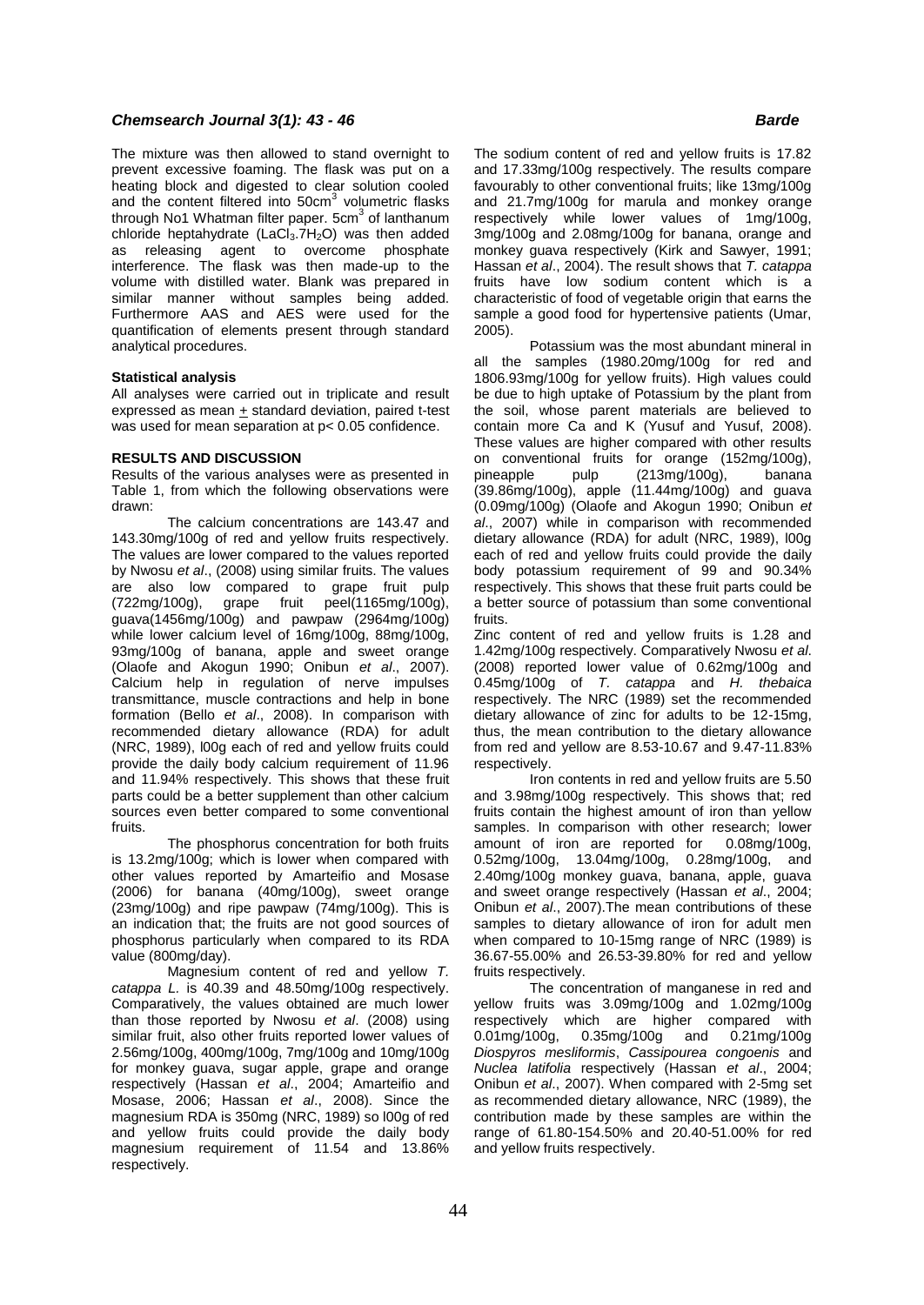# **Chemsearch Journal 3(1): 43 - 46 Barde** *Barde**Barde* **<b>Barde Barde Barde Barde**

Manganese supports the immune system, regulates blood sugar levels, works with vitamin K to support blood clotting and is involved in the production of energy and cell reproduction (Bello *et al*., 2008). Moreover, manganese also works with the B-complex vitamins, helps to control the effects of stress and possibly result in birth defects by pregnant women due to shortage of manganese (Anhwange *et al*., 2004).

Copper concentration of the red and yellow *T.catappa* fruits had 0.25 and 0.43mg/100g respectively. These values are comparable with 0.01mg/100g, 0.25mg/100g and 0.15mg/100g  $0.25$ mg/100g and *Diospyros mesliformis*, *Cassipourea congoenis* and *Nuclea latifolia* respectively (Hassan *et al*., 2004; Onibun *et al*., 2007). These values indicate that; the sample posses 8.33-16.67 and 28.67-14.33% of the recommended dietary allowance of 1.5-3mg (NRC, 1989), respectively. Deficiencies of copper have been reported to cause cardiovascular disorders as well as anaemia and disorders of the bone and nervous systems (Mielcarz *et al.*, 1997).

The sulphur content of red and yellow fruits is 70.50 and 50.47mg/100g respectively.

In all the samples, cadmium, chromium, cobalt and lead are not detected in both samples by AAS. This is in agreement with some Nigerian fruits reported by Bello *et al*. (2008). Non detection of this element particularly Cd, Pb and Cr make the fruits safer as these metals have detrimental effects to the body when ingested.

**Table 1: Mineral composition of** *T.catappa* **fruits (mg/100g dry weight)**

| <b>Element</b> | <b>Red Fruits</b>           | <b>Yellow Fruits</b> |
|----------------|-----------------------------|----------------------|
| Ca             | 143.47+6.08                 | 143.30+6.63          |
| P              | 13.20+0.03                  | 13.20+0.06           |
| Mg             | $40.39 + 5.19$              | $48.50 + .88$        |
| Na             | 17.82±0.25                  | 17.33+0.50           |
| K              | 1980.20+49.50               | 1806.93+24.75        |
| Cu             | $0.25 + 0.02$               | $0.43 + 0.10$        |
| Fe             | $5.50 + 0.78$               | $3.98 + 0.50$        |
| Zn             | $1.28 + 0.13$               | $1.42 + 0.12$        |
| Mn             | $3.09 + 4.06$               | $1.02 + 0.98$        |
| S              | $70.50 + 0.20$ <sup>a</sup> | $50.47 + 0.32^{b}$   |
| Cd             | <b>ND</b>                   | ND.                  |
| Cr             | <b>ND</b>                   | ND.                  |
| Co             | <b>ND</b>                   | ND.                  |
| <b>Pb</b>      | <b>ND</b>                   | <b>ND</b>            |

ND = Not Detected

\*The data are mean value + standard deviation of triplicates result.

\*\* Values within the same row with different superscript a,b are significantly different (p<0.05).

# **CONCLUSION**

In Nigeria, wild fruits are consumed by both rural and urban dwellers especially during dry season when most cultivated fruits are scarce. Among these fruits are the red and yellow varieties of *Terminalia catappa* whose minerals compositions were investigated and revealed that, both fruits have similar content of mineral elements except for Potassium and Sulphur which are both higher in red compared with its yellow counterpart. Conclusively, these fruits are good sources of K, Mg, Mn, Na, Ca, Cu, Fe and S but poor

### **REFERENCES**

Aguilera, J.M. and David W.S. (1999): *Microstructural principles of food processing and*  engineering. [online]. [Retrieved 2008 Oct. 10, 6:23pm]. Available from[<http://en.wikipedia.org/wiki/Food"](http://en.wikipedia.org/wiki/Food)>

- Al-Shahib, W. and Marshall, R.J. (2003): The fruits of the date palm: its possible use as the best food for the future? *International Journal of Food Sciences and Nutrition* **54(4):** 247-259.
- Amarteifio, J.O. and Mosase, M.O. (2006): The chemical composition of selected indigenous fruits of Botswana. *Journal of*

sources of P and Zn. So based on these findings, it is necessary for this work to recommend continues use of the fruits from all ages so as to meet up the body nutrient demand. Though minerals analysis alone should not be the sole criteria for judging the nutritional importance of a plant parts; thus, it becomes necessary to consider other aspects such as presence of antinutritional and toxicological factors and biological evaluation of nutrients content. Study on antinutritional factors and bioavailability of this fruit is on progress.

*Science and Applied Environmental Management*: **10 (2)**: 43-47.

- Anhwange, B. A., Ajibola V. O. and Oniye, S. J. (2004): Chemical Studies of the seeds of<br>Moringa oleifera (Lam) and Deuterium *Moringa oleifera* (Lam) *microcarpum* (Guill and Sperr). *Journal of Biological Sciences* **4(6)**: 711- 715.
- Bello, M.O., Falade, O.S., Adewusi, S.R.A. and Olawore, N.O. (2008): Studies on the chemical compositions and antinutrients of some lesser known Nigeria fruits*. African Journal of Biotechnology* **7(21)**: 3972 - 3979.